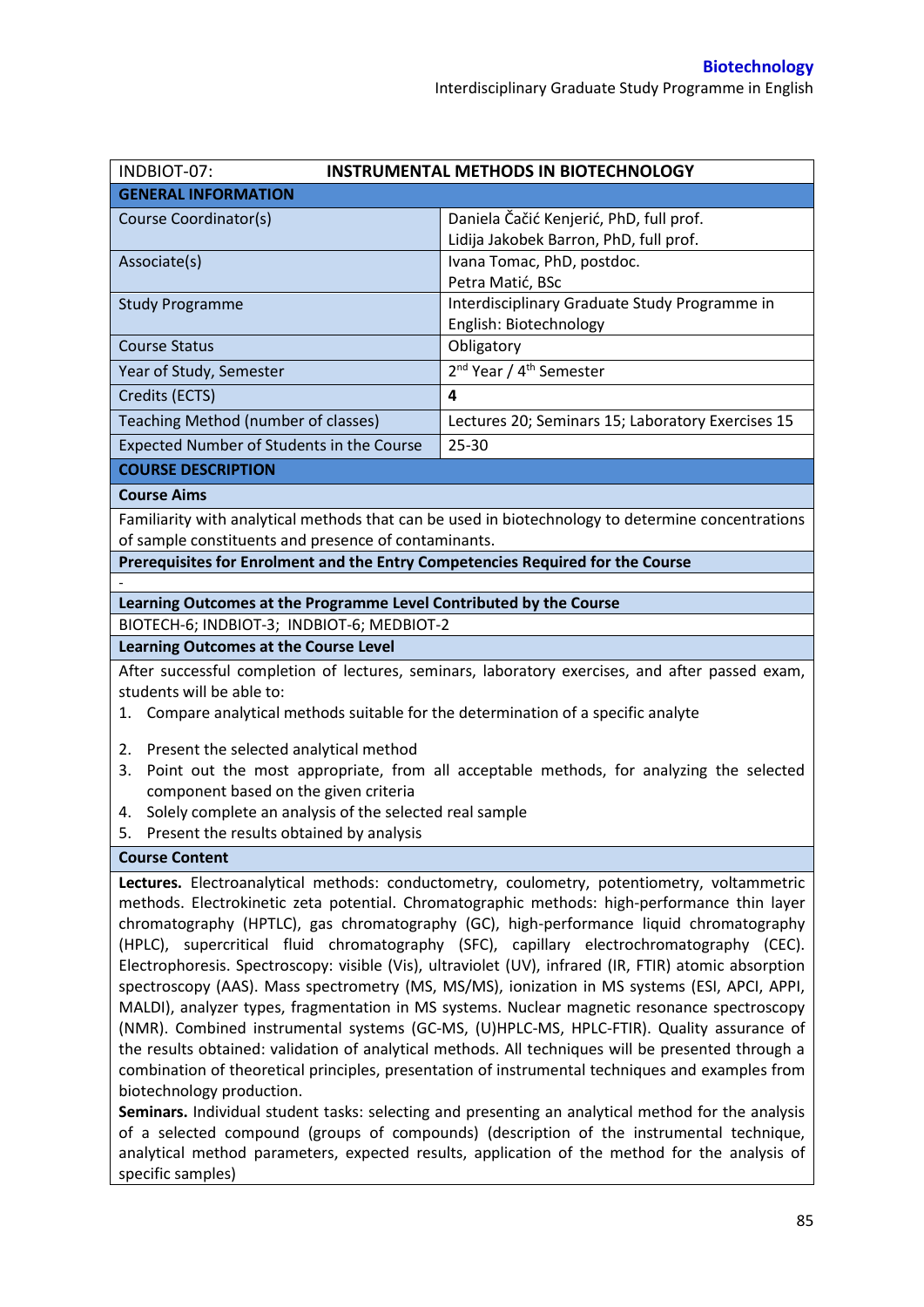**Biotechnology** 

Interdisciplinary Graduate Study Programme in English

**Laboratory exercises**. Analysis of selected compounds (sampling, sample preparation, separation, physicochemical characterization). Instrumental techniques that will be used for that purpose are: electroanalytical techniques (conductometry, potentiometry, voltammetry), zetasizer for zetapotential determination, high-performance liquid chromatography, UV/Vis spectroscopy, IR spectroscopy, and gas chromatography.

### **Teaching Methods**

Lectures; seminars; laboratory exercises

### **Students' Obligations**

Attendance at all forms of classes is mandatory and the students are obligated to attend all knowledge tests. The students may be absent from 30% (full-time students) and 50% (part-time students) of each of the forms of classes, provided that the absence is justified. An exercise or a seminar which has not been completed must be made up.

### **Monitoring the Activity of the Students**

**(***Connecting Learning Outcomes, Teaching Methods, and Grading***)**

| <b>Class-related</b> | <b>ECTS</b> | <b>Learning</b> | <b>Student activity</b> | <b>Evaluation</b> | <b>Grade points</b> |      |
|----------------------|-------------|-----------------|-------------------------|-------------------|---------------------|------|
| activity             |             | outcome         |                         | method            | Min.                | Max. |
| Classes (lectures,   | 0.5         | $1 - 5$         | Attendance at           | Attendance        | 5                   | 20   |
| seminars,            |             |                 | classes,                | records           |                     |      |
| laboratory           |             |                 | seminars and            |                   |                     |      |
| exercises)           |             |                 | laboratory              |                   |                     |      |
|                      |             |                 | exercises               |                   |                     |      |
| Knowledge tests      | 2.5         | $1 - 3$         | Studying for the        | Written exam      | 30                  | 50   |
| (partial tests)      |             |                 | partial                 |                   |                     |      |
|                      |             |                 | knowledge test          |                   |                     |      |
| Final exam           | 1           | $1 - 3$         | Studying for the        | Oral exam         | 15                  | 30   |
|                      |             |                 | final exam              |                   |                     |      |
| <b>Total</b>         | 4           |                 |                         |                   | 50                  | 100  |

## Evaluation of the written part of the final exam

| Percentage of correct answers (%) | Grade |
|-----------------------------------|-------|
| >95.00                            | 50    |
| 90.00-94.99                       | 47    |
| 85.00-89.99                       | 45    |
| 80.00-84.99                       | 40    |
| 75.00-79.99                       | 38    |
| 70.00-74.99                       | 35    |
| 65.00-69.99                       | 33    |
| 60.00-64.99                       | 30    |

## *Forming the final grade:*

The points awarded during class, seminar and laboratory exercise attendance are added to the grade points granted for the final exam. The grading process is conducted by absolute distribution, i.e. based on total achievements, and compared to the numerical system in the following manner: A – Excellent (5): 90-100 grade points; B – Very Good (4): 80-89.99 grade points; C – Good (3): 65- 79.99 grade points; D – sufficient (2): 50-64.99 grade points

| Mandatory Literature (available in the library and via other media) |                  |  |  |  |  |
|---------------------------------------------------------------------|------------------|--|--|--|--|
| Number of                                                           |                  |  |  |  |  |
|                                                                     | Availability via |  |  |  |  |